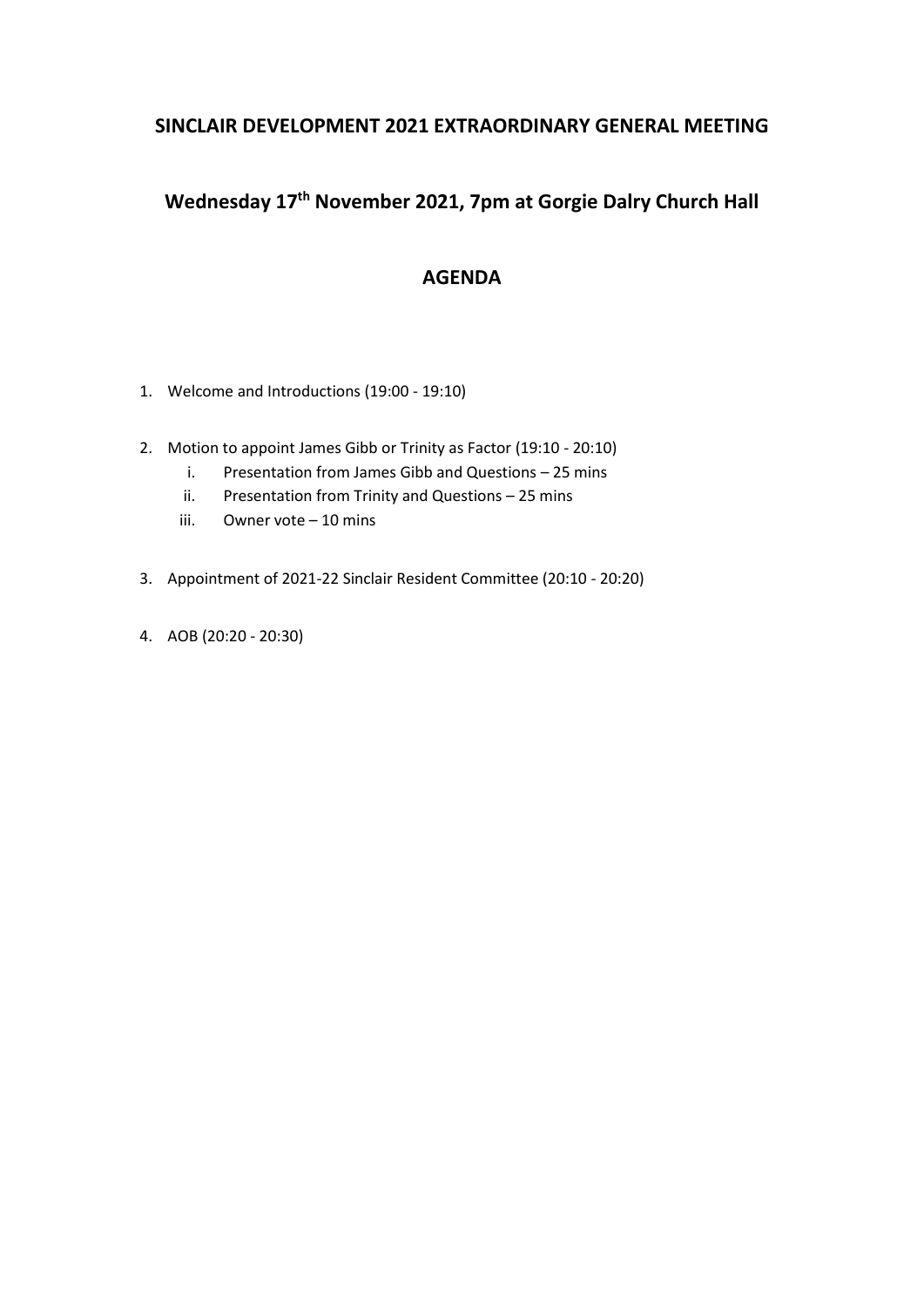Dear Owner,

#### **Sinclair Development Extraordinary General Meeting**

An Extraordinary General Meeting (EGM) of the Sinclair Development has been convened for **Wednesday 17th November, 7pm at Gorgie Dalry Parish Church Hall** (190 Gorgie Road, EH11 2NX).

An Agenda is enclosed with the key purpose of the meeting to appoint a new Factor to take over the Sinclair factoring service from Wednesday 1<sup>st</sup> December 2021 following the resignation of Myreside Management. James Gibb and Trinity have been invited to tender for the Sinclair factoring service and each company will make a short presentation at the EGM as well as answer any questions from owners.

The full Tender submissions will be available to view from Wednesday  $3<sup>rd</sup>$  November on the development website at [https://sinclairresidents.org.uk/2021-factor-tendering-documents/.](https://sinclairresidents.org.uk/2021-factor-tendering-documents/) If you are unable to access this information online and would like to receive a hard copy of the Tender submissions, please e-mail [committee@lists.sinclairresidents.org.uk](mailto:committee@lists.sinclairresidents.org.uk) with your name and address which will be shared with each company to directly issue the documentation to you in hard copy.

If you are unable to attend the meeting, a **proxy vote** can be made on your behalf by completing the enclosed form and returning this through the door of 16 Sinclair Place (Townhouses) or via e-mail to [committee@lists.sinclairresidents.org.uk](mailto:committee@lists.sinclairresidents.org.uk) **by no later than the 16th November 2021**. If you are without a proxy, please grant a 'Sinclair Resident Committee member' as your proxy on the form. Please note, in accordance with the Title Deeds, only owners are permitted to vote and one vote per property allowed.

Another important business item at the EGM will be the election of a new Sinclair Resident Committee. Several members of the current Committee will be standing down and the remaining Committee would welcome some new volunteers to contribute towards the running of the development alongside the new Factor.

We look forward to seeing you at the EGM on the 17<sup>th</sup> November.

Yours faithfully

Sinclair Resident Committee [committee@lists.sinclairresidents.org.uk](mailto:committee@lists.sinclairresidents.org.uk)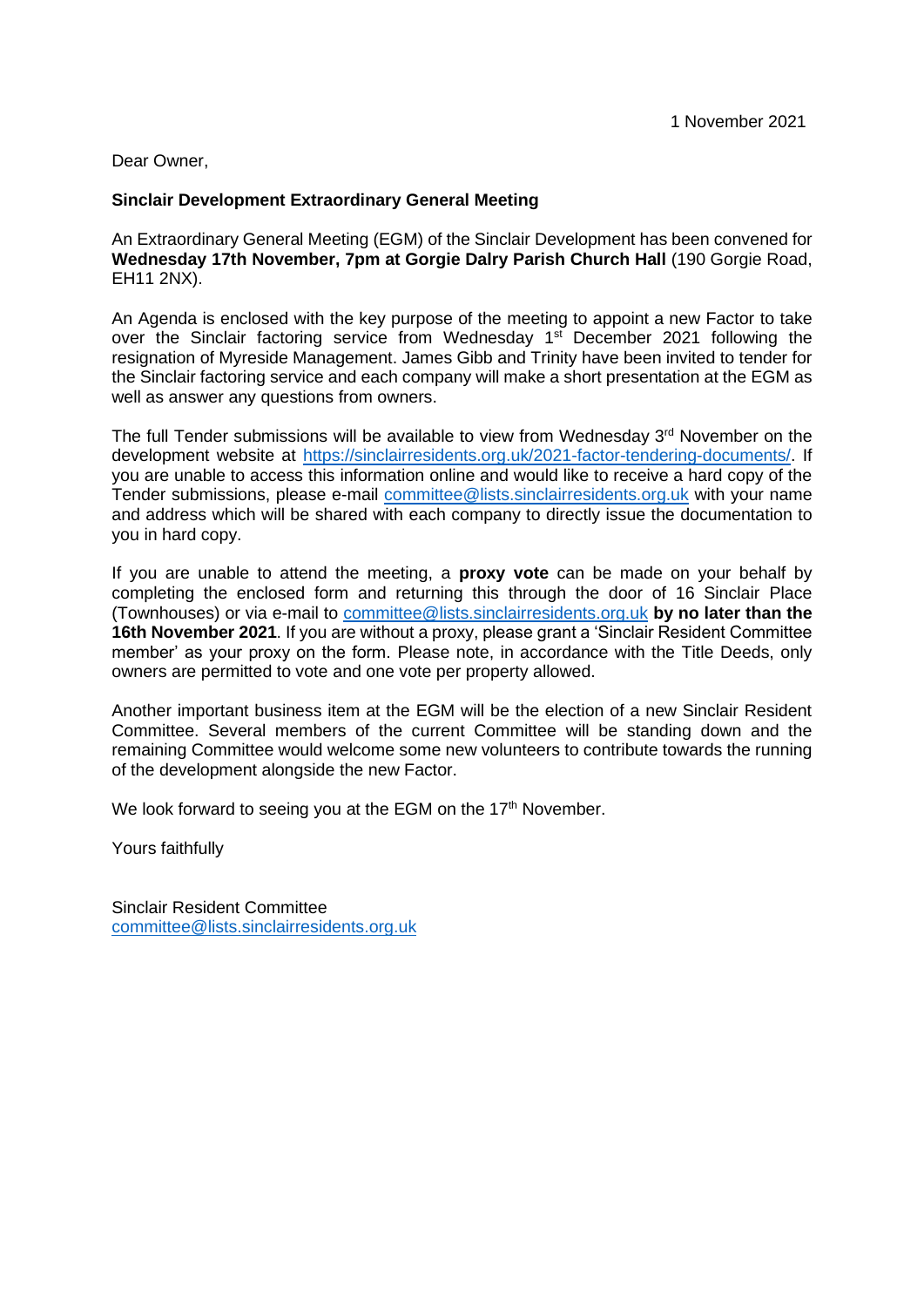## **SINCLAIR DEVELOPMENT 2021 EXTRAORDINARY GENERAL MEETING**

## **Wednesday 17th November 2021, 7pm at Gorgie Dalry Church Hall**

*In accordance with the Title Deeds, only one vote is permitted by the owner of each property. If you own more than one property please submit a separate form for each property you own.* 

*If you are unable to attend the EGM, but wish to vote please use this form to nominate a proxy to vote in your place. Your nominated proxy should bring the signed form with them to the EGM.* 

*If you are unable to attend the EGM and have no suitable proxy available, then please grant the 'Sinclair Resident Committee member' as your proxy and send the voting form to 16 Sinclair Place, Edinburgh, EH11 1AH or via e-mail to* committee@lists.sinclairresidents.org.uk *by no later than the 16th November 2021.* 

I…………………………………………………, proprietor of…………………………………………..

assign the authority to vote on my behalf to………………………………………………………...

for the 2021 Sinclair Development EGM taking place on Wednesday  $17<sup>th</sup>$  November 2021.

I hereby instruct my proxy to vote as follows (please indicate your choice by ticking the appropriate box):

i) Motion to appoint a new factor:

A. James Gibb  $\Box$ 

**B.** Trinity □

**Signed: ..........................................................................................................................................**